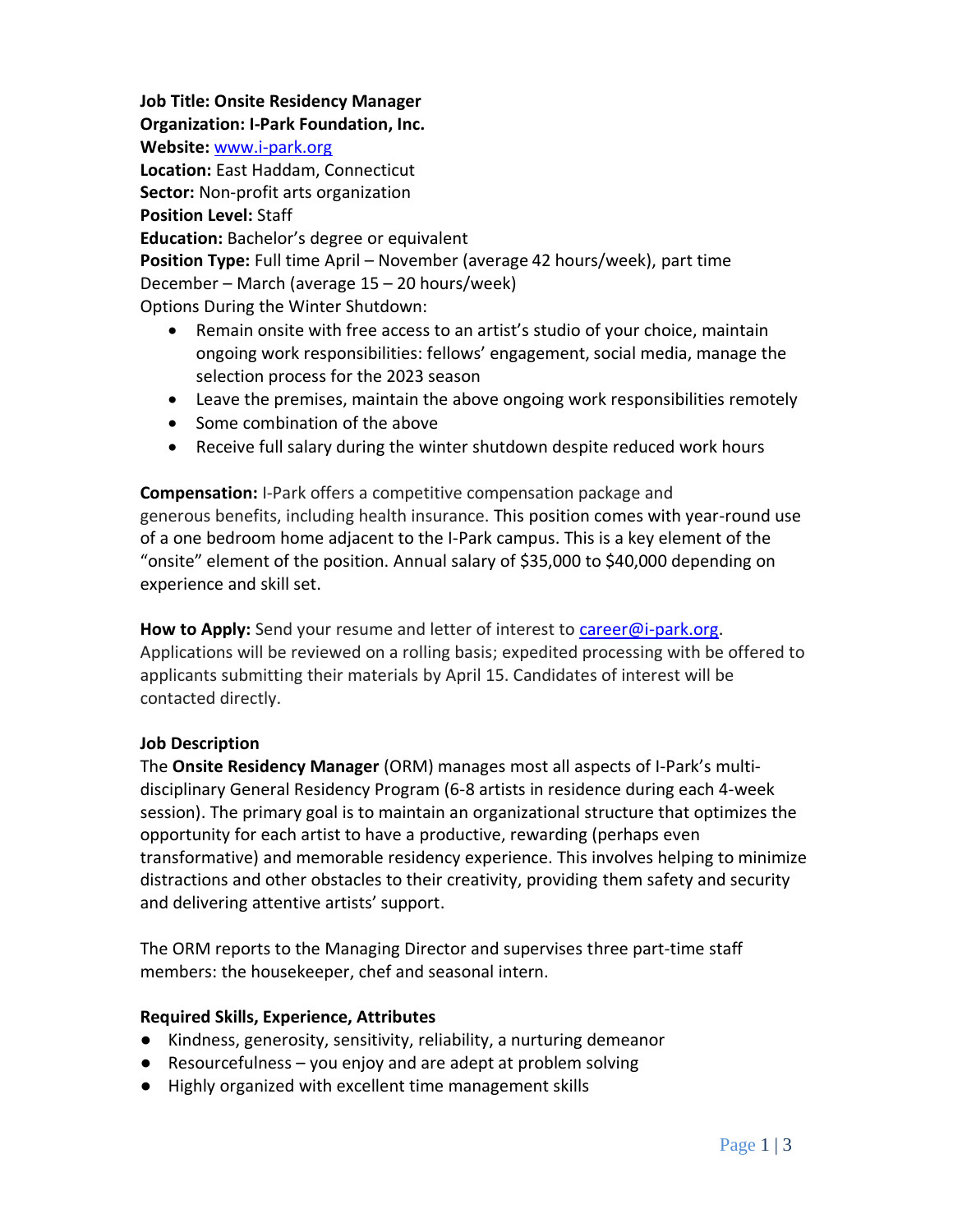- Managerial presence you have the desire and capacity to earn the respect of the group and maintain an appropriate balance between tolerance/permissiveness and decorum
- Excellent communication skills, including a reasonable command of the fine art of managing expectations
- Background in the arts and associated creative disciplines
- In response to provocative, sometimes persistent, artists' requests, you have the temperament, wisdom and creativity to know when, and how, to say yes – and when to say no
- Valid driver's license and proper documentation for working in the U.S.

# **Optional, Desirable Skills**

- Personal experience as an artist-in-residence in a program such as ours
- Social media: ability to create engaging online campaigns and monitor activity and impact
- Experience with the SlideRoom application processing software
- Tech savviness: A/V systems, wi-fi, office equipment
- CPR and/or related training

# **Duties and Responsibilities.**

During the Residency Season

- Manage all pre-, in- and post-residency communications with the artists including pre-residency interviews and surveys, prepare welcome materials, a group orientation upon arrival, periodic group memos, end of session survey
- Schedule and facilitate artists' arrivals/departures, including occasional after-hours situations on arrival day
- Coordinate dietary restrictions with the chef
- Prepare the studios, including personalized requests, before the arrival of each group of artists
- Ensure that general program commitments and personalized requests are being fulfilled in a timely, competent manner
- Organize and manage residency related events and activities: welcome dinner, Artists' Exchange, private studio crawl, Open Studios, field trips, guest visits, grocery runs
- Maintain an adequate inventory of tools, supplies and equipment
- Ongoing: be observant and deal with and/or report: issues relating to the artists' comfort and health, accidents/incidents, damages, safety and security concerns, potential inter-personal issues, items in need of repair or replacement, waste and inefficiencies
- Oversee the composers' audio gear inventory and stay on top of the maintenance and tuning of the pianos
- Foster an inclusive, respectful, collegial atmosphere within the group
- Manage, coordinate the monthly video shoot and ensure adequate, non-intrusive photo documentation of the artists